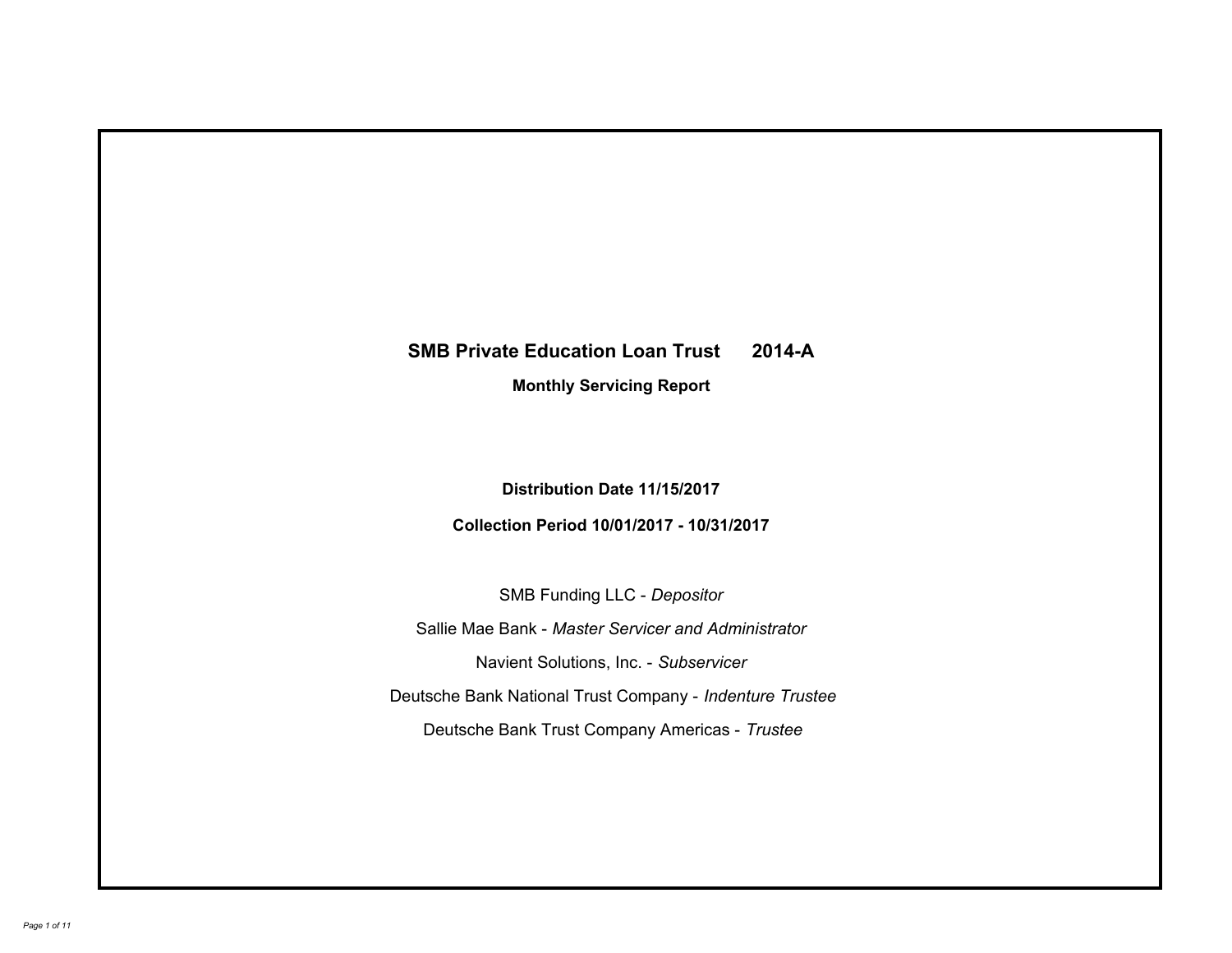|  | <b>Deal Parameters</b> |  |
|--|------------------------|--|
|  |                        |  |

| A | <b>Student Loan Portfolio Characteristics</b>   |                   | 08/07/2014       | 09/30/2017       | 10/31/2017       |
|---|-------------------------------------------------|-------------------|------------------|------------------|------------------|
|   | <b>Principal Balance</b>                        |                   | \$361,523,983.59 | \$261,771,289.39 | \$258,366,898.76 |
|   | Interest to be Capitalized Balance              |                   | 17,313,307.43    | 9,028,780.65     | 8,991,066.00     |
|   | Pool Balance                                    |                   | \$378,837,291.02 | \$270,800,070.04 | \$267,357,964.76 |
|   | Weighted Average Coupon (WAC)                   |                   | 7.81%            | 8.13%            | 8.11%            |
|   | Weighted Average Remaining Term                 |                   | 138.29           | 148.04           | 148.90           |
|   | Number of Loans                                 |                   | 33,555           | 23,999           | 23,662           |
|   | Number of Borrowers                             |                   | 26,651           | 18,909           | 18,650           |
|   | Pool Factor                                     |                   |                  | 0.714818938      | 0.705732965      |
|   | Since Issued Total Constant Prepayment Rate (1) |                   |                  | 7.42%            | 7.40%            |
| B | <b>Debt Securities</b>                          | <b>Cusip/Isin</b> | 10/16/2017       |                  | 11/15/2017       |
|   | A <sub>2</sub> A                                | 784456AB1         | \$52,653,696.01  |                  | \$50,578,585.80  |
|   | A2B                                             | 784456AC9         | \$52,653,696.02  |                  | \$50,578,585.81  |
|   | A <sub>3</sub>                                  | 784456AD7         | \$50,000,000.00  |                  | \$50,000,000.00  |
|   | В                                               | 784456AE5         | \$36,000,000.00  |                  | \$36,000,000.00  |
|   | C                                               | 784456AF2         | \$42,000,000.00  |                  | \$42,000,000.00  |
|   |                                                 |                   |                  |                  |                  |
| C | <b>Certificates</b>                             | <b>Cusip/Isin</b> | 10/16/2017       |                  | 11/15/2017       |
|   | <b>Excess Distribution</b>                      | 784456105         | \$100,000.00     |                  | \$100,000.00     |
|   |                                                 |                   |                  |                  |                  |
| D | <b>Account Balances</b>                         |                   | 10/16/2017       |                  | 11/15/2017       |
|   | Reserve Account Balance                         |                   | \$958,735.00     |                  | \$958,735.00     |
|   |                                                 |                   |                  |                  |                  |
| E | <b>Asset / Liability</b>                        |                   | 10/16/2017       |                  | 11/15/2017       |
|   | Overcollateralization Percentage *              |                   | 29.35%           |                  | 30.00%           |
|   | Specified Overcollateralization Amount *        |                   | \$81,240,021.01  |                  | \$80,207,389.43  |
|   | Actual Overcollateralization Amount *           |                   | \$79,492,678.01  |                  | \$80,200,793.15  |

\* Based on the Rated debt securities (Class A and Class B Bonds)

(1) Since Issued Total CPR calculations found in monthly servicing reports issued on or prior to September 15, 2015 originally included loans that were removed from the pool by the sponsor because they became ineligible for the pool between the cut-off date and settlement date. On October 5, 2015, Since Issued Total CPR calculations were revised to exclude these loans and all prior monthly servicing reports were restated. For additional information, see 'Since Issued CPR Methodology' found on page 11 of this report.

*Page 2 of 11 Trust 2014-A Monthly Servicing Report: Collection Period 10/01/2017 - 10/31/2017, Distribution Date 11/15/2017*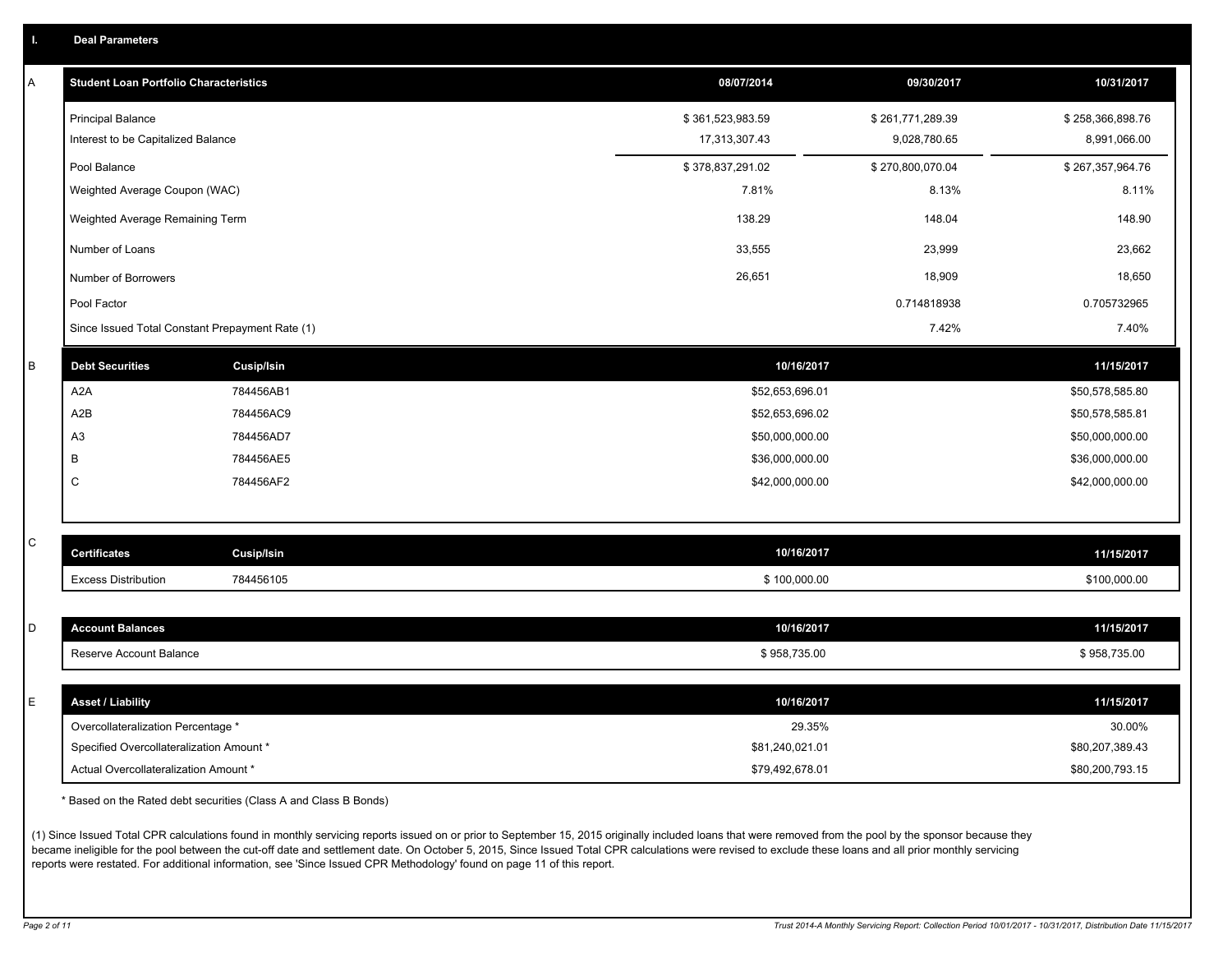## **II. 2014-A Trust Activity 10/01/2017 through 10/31/2017**

| Α | <b>Student Loan Principal Receipts</b>                           |                |  |
|---|------------------------------------------------------------------|----------------|--|
|   | <b>Borrower Principal</b>                                        | 3,721,278.78   |  |
|   | <b>Consolidation Activity Principal</b>                          | 0.00           |  |
|   | Seller Principal Reimbursement                                   | 0.00           |  |
|   | Servicer Principal Reimbursement                                 | 0.00           |  |
|   | Delinquent Principal Purchases by Servicer                       | 0.00           |  |
|   | <b>Other Principal Deposits</b>                                  | 0.00           |  |
|   | <b>Total Principal Receipts</b>                                  | \$3,721,278.78 |  |
| B | <b>Student Loan Interest Receipts</b>                            |                |  |
|   | <b>Borrower Interest</b>                                         | 1,234,732.56   |  |
|   | <b>Consolidation Activity Interest</b>                           | 0.00           |  |
|   | Seller Interest Reimbursement                                    | 0.00           |  |
|   | Servicer Interest Reimbursement                                  | (7,631.78)     |  |
|   | Delinquent Interest Purchases by Servicer                        | 0.00           |  |
|   | <b>Other Interest Deposits</b>                                   | 10,224.38      |  |
|   | <b>Total Interest Receipts</b>                                   | \$1,237,325.16 |  |
| С | <b>Recoveries on Realized Losses</b>                             | \$17,885.67    |  |
| D | <b>Investment Income</b>                                         | \$4,598.09     |  |
| Е | <b>Funds Borrowed from Next Collection Period</b>                | \$0.00         |  |
| F | <b>Funds Repaid from Prior Collection Period</b>                 | \$0.00         |  |
| G | Loan Sale or Purchase Proceeds                                   | \$0.00         |  |
| н | <b>Initial Deposits to Collection Account</b>                    | \$0.00         |  |
|   | <b>Excess Transferred from Other Accounts</b>                    | \$0.00         |  |
|   | <b>Borrower Benefit Reimbursements</b>                           | \$0.00         |  |
| Κ | <b>Gross Swap Receipt</b>                                        | \$0.00         |  |
| L | <b>Other Deposits</b>                                            | \$0.00         |  |
| M | <b>Other Fees Collected</b>                                      | \$0.00         |  |
| N | <b>AVAILABLE FUNDS</b>                                           | \$4,981,087.70 |  |
| O | Non-Cash Principal Activity During Collection Period             | \$316,888.15   |  |
| P | Aggregate Purchased Amounts by the Depositor, Servicer or Seller | \$0.00         |  |
| Q | Aggregate Loan Substitutions                                     | \$0.00         |  |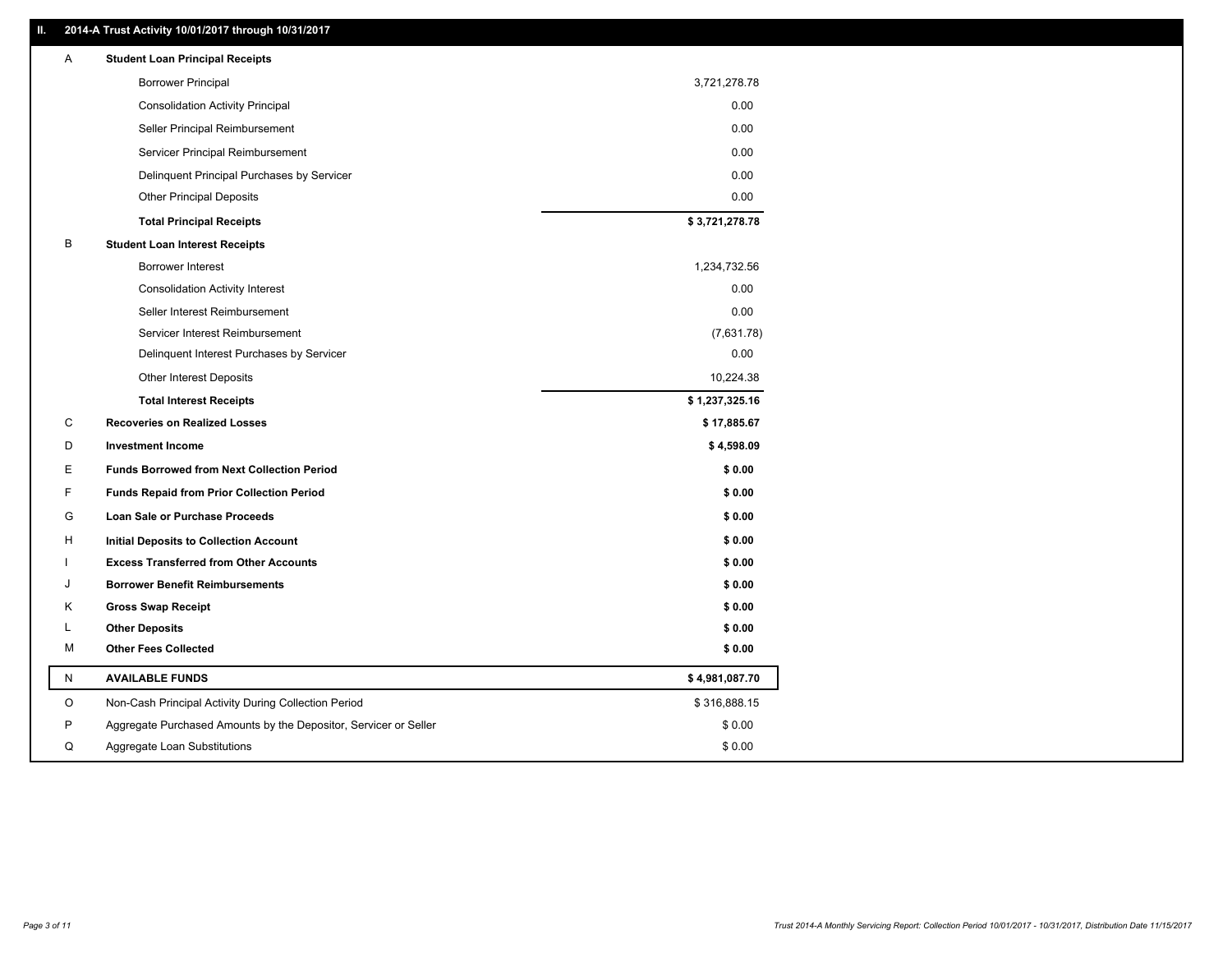|                   |                         |                   |         | 10/31/2017       |                |                          |         | 09/30/2017       |                |
|-------------------|-------------------------|-------------------|---------|------------------|----------------|--------------------------|---------|------------------|----------------|
|                   |                         | Wtd Avg<br>Coupon | # Loans | Principal        | % of Principal | <b>Wtd Avg</b><br>Coupon | # Loans | Principal        | % of Principal |
| INTERIM:          | IN SCHOOL               | 9.43%             | 802     | \$9,907,023.71   | 3.706%         | 9.38%                    | 840     | \$10,326,624.07  | 3.813%         |
|                   | <b>GRACE</b>            | 9.27%             | 611     | \$8,043,407.62   | 3.008%         | 9.33%                    | 599     | \$7,843,328.88   | 2.896%         |
|                   | <b>DEFERMENT</b>        | 9.34%             | 1,262   | \$15,796,924.36  | 5.909%         | 9.35%                    | 1,229   | \$15,294,611.12  | 5.648%         |
| <b>REPAYMENT:</b> | <b>CURRENT</b>          | 7.86%             | 19,390  | \$212,432,347.28 | 79.456%        | 7.86%                    | 19,670  | \$215,041,476.59 | 79.410%        |
|                   | 31-60 DAYS DELINQUENT   | 8.22%             | 308     | \$3,928,979.85   | 1.470%         | 8.36%                    | 309     | \$4,010,816.04   | 1.481%         |
|                   | 61-90 DAYS DELINQUENT   | 8.42%             | 165     | \$2,277,043.80   | 0.852%         | 8.90%                    | 177     | \$2,323,652.68   | 0.858%         |
|                   | 91-120 DAYS DELINQUENT  | 9.67%             | 100     | \$1,308,839.59   | 0.490%         | 8.99%                    | 117     | \$1,591,857.12   | 0.588%         |
|                   | 121-150 DAYS DELINQUENT | 9.36%             | 74      | \$1,009,800.34   | 0.378%         | 9.72%                    | 59      | \$890,987.56     | 0.329%         |
|                   | 151-180 DAYS DELINQUENT | 9.86%             | 50      | \$680,299.36     | 0.254%         | 9.79%                    | 51      | \$597,205.58     | 0.221%         |
|                   | > 180 DAYS DELINQUENT   | 10.06%            | 50      | \$501,865.78     | 0.188%         | 10.15%                   | 43      | \$520,056.64     | 0.192%         |
|                   | FORBEARANCE             | 8.60%             | 850     | \$11,471,433.07  | 4.291%         | 8.73%                    | 905     | \$12,359,453.76  | 4.564%         |
| <b>TOTAL</b>      |                         |                   | 23,662  | \$267,357,964.76 | 100.00%        |                          | 23,999  | \$270,800,070.04 | 100.00%        |

Percentages may not total 100% due to rounding \*

\*\* Smart Option Interest Only loans and \$25 Fixed Payment loans classified as in repayment whether student borrowers are in school, in grace, in deferment or required to make full principal and interest payments on their l

\*\*\* To conform with company standard reporting these sections now include Princial and Interest Accrued to Capitalize.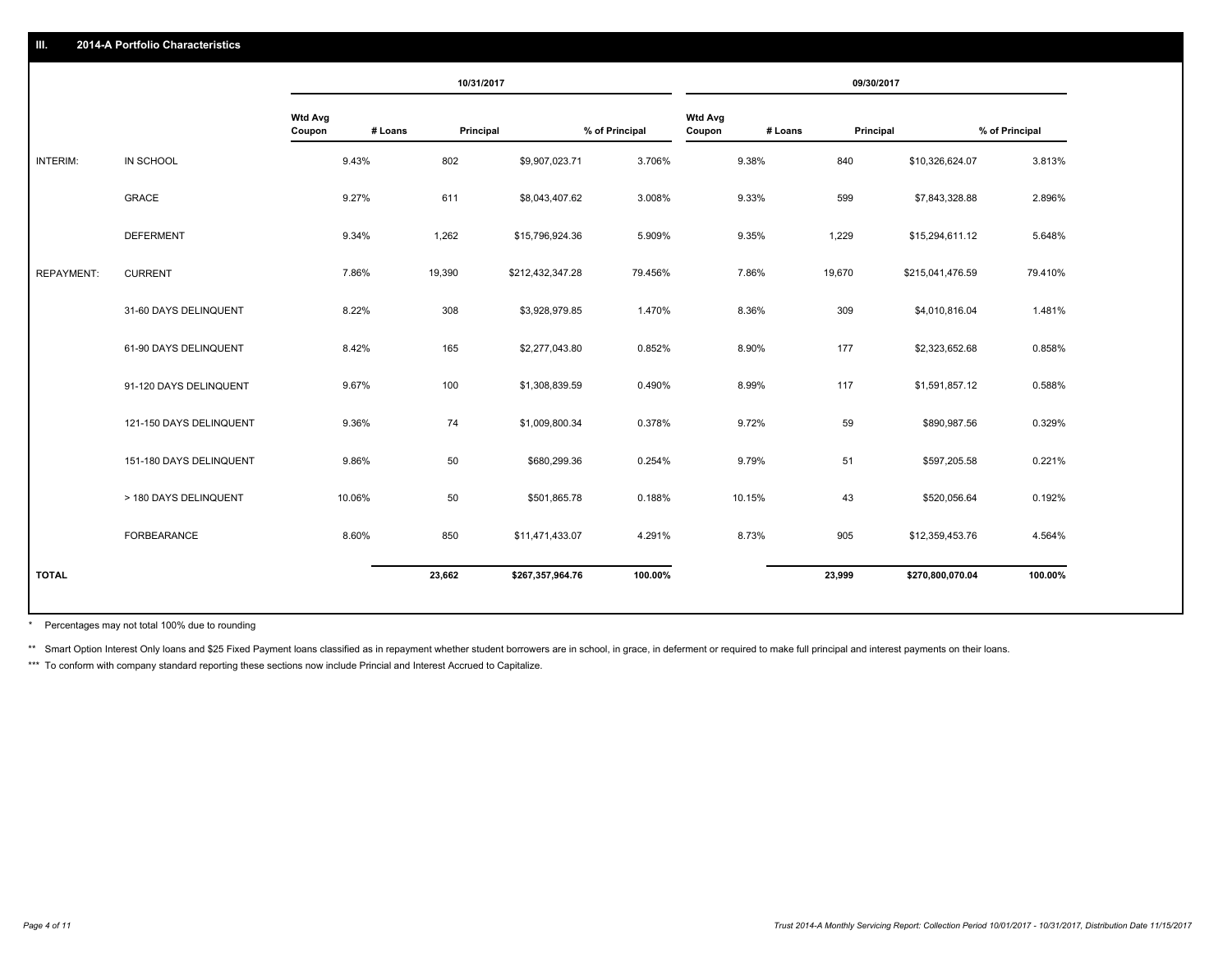|                                                         | 10/31/2017       | 9/30/2017        |
|---------------------------------------------------------|------------------|------------------|
| Pool Balance                                            | \$267,357,964.76 | \$270,800,070.04 |
| Total # Loans                                           | 23,662           | 23,999           |
| Total # Borrowers                                       | 18,650           | 18,909           |
| Weighted Average Coupon                                 | 8.11%            | 8.13%            |
| Weighted Average Remaining Term                         | 148.90           | 148.04           |
| Percent of Pool - Cosigned                              | 93.7%            | 93.8%            |
| Percent of Pool - Non Cosigned                          | 6.3%             | 6.2%             |
| Borrower Interest Accrued for Period                    | \$1,774,597.06   | \$1,745,399.35   |
| Outstanding Borrower Interest Accrued                   | \$10,538,151.90  | \$10,559,673.32  |
| Gross Principal Realized Loss - Periodic *              | \$205,332.22     | \$156,467.82     |
| Gross Principal Realized Loss - Cumulative *            | \$7,940,156.29   | \$7,734,824.07   |
| Delinquent Principal Purchased by Servicer - Periodic   | \$0.00           | \$0.00           |
| Delinquent Principal Purchased by Servicer - Cumulative | \$0.00           | \$0.00           |
| Recoveries on Realized Losses - Periodic                | \$17,885.67      | \$30,759.20      |
| Recoveries on Realized Losses - Cumulative              | \$421,972.66     | \$404,086.99     |
| Net Losses - Periodic                                   | \$187,446.55     | \$125,708.62     |
| Net Losses - Cumulative                                 | \$7,518,183.63   | \$7,330,737.08   |
| <b>Cumulative Gross Defaults</b>                        | \$7,940,156.29   | \$7,734,824.07   |
| Change in Gross Defaults                                | \$205,332.22     | \$156,467.82     |
| Non-Cash Principal Activity - Capitalized Interest      | \$522,317.79     | \$368,883.13     |
| Since Issued Total Constant Prepayment Rate (CPR) (1)   | 7.40%            | 7.42%            |
| Loan Substitutions                                      | \$0.00           | \$0.00           |
| <b>Cumulative Loan Substitutions</b>                    | \$0.00           | \$0.00           |
| <b>Unpaid Master Servicing Fees</b>                     | \$0.00           | \$0.00           |
| <b>Unpaid Sub-Servicing Fees</b>                        | \$0.00           | \$0.00           |
| <b>Unpaid Administration Fees</b>                       | \$0.00           | \$0.00           |
| Unpaid Carryover Master Servicing Fees                  | \$0.00           | \$0.00           |
| Unpaid Carryover Sub-Servicing Fees                     | \$0.00           | \$0.00           |
| Note Interest Shortfall                                 | \$0.00           | \$0.00           |

\* In accordance with the Sub-Servicer's current policies and procedures, after September 1, 2017 loans subject to bankruptcy claims generally will not be reported as a charged-off unless and until they are delinguent for 2

(1) Since Issued Total CPR calculations found in monthly servicing reports issued on or prior to September 15, 2015 originally included loans that were removed from the pool by the sponsor because they became ineligible for the pool between the cut-off date and settlement date. On October 5, 2015, Since Issued Total CPR calculations were revised to exclude these loans and all prior monthly servicing reports were restated. For additional information, see 'Since Issued CPR Methodology' found on page 11 of this report.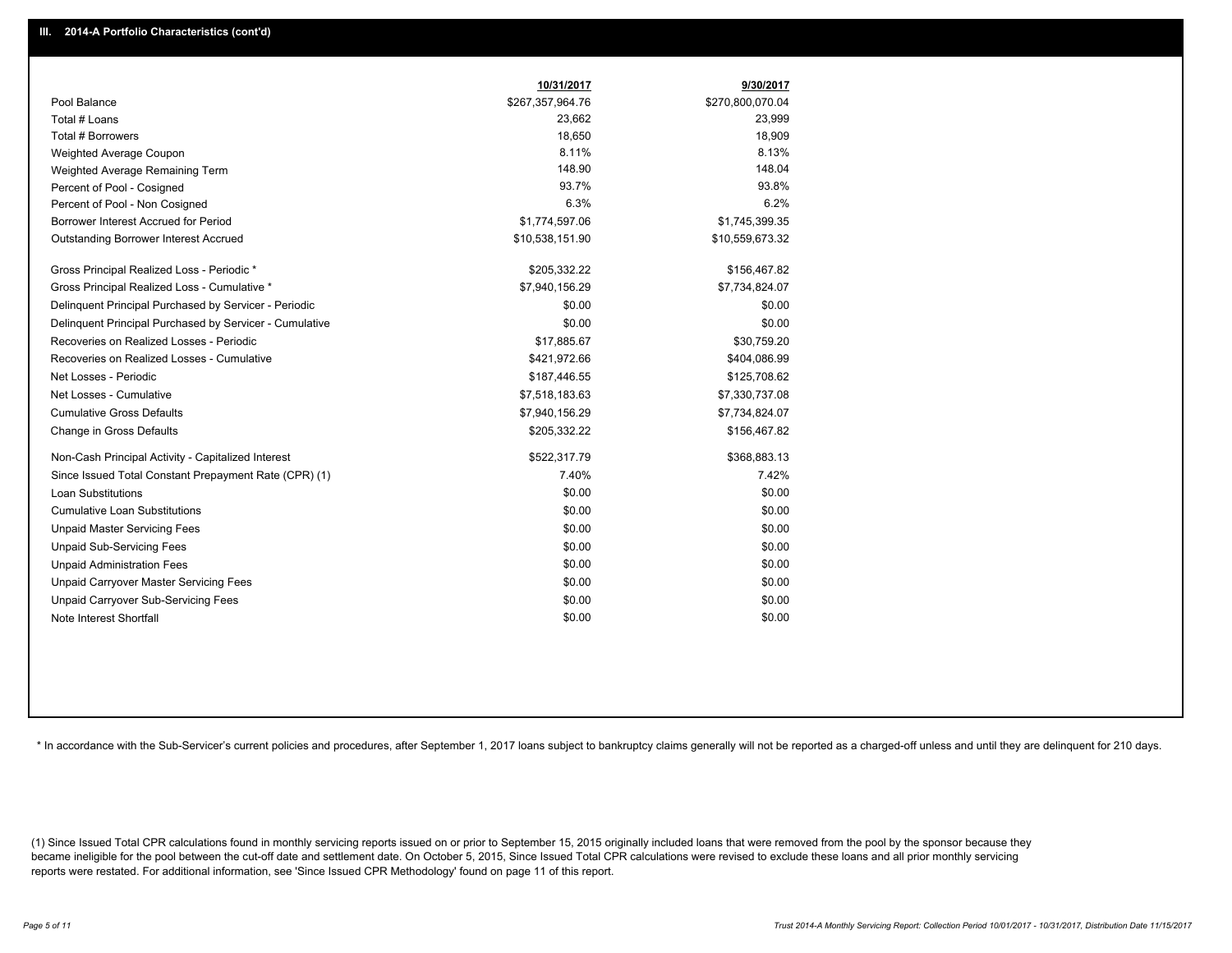## **IV. 2014-A Portfolio Statistics by Loan Program**

|                                                                                                                    | Weighted<br><b>Average Coupon</b> | # LOANS | <b>\$ AMOUNT</b> | $\frac{9}{6}$ * |
|--------------------------------------------------------------------------------------------------------------------|-----------------------------------|---------|------------------|-----------------|
| - Smart Option Deferred Loans                                                                                      | 8.41%                             | 11,129  | \$124,043,811.90 | 46.396%         |
| - Smart Option Fixed Pay Loans                                                                                     | 8.19%                             | 6,918   | \$93,947,623.90  | 35.139%         |
| - Smart Option Interest-Only Loans                                                                                 | 7.22%                             | 5,615   | \$49,366,528.96  | 18.465%         |
| - Other Loan Programs                                                                                              | $0.00\%$                          | 0.00    | \$0.00           | 0.000%          |
| <b>Total</b>                                                                                                       | 8.11%                             | 23,662  | \$267,357,964.76 | 100.000%        |
| Prime Indexed Loans -- Monthly Reset Adjustable                                                                    |                                   |         | \$0.00           |                 |
| Prime Indexed Loans -- Monthly Reset Non-Adjustable                                                                |                                   |         | \$0.00           |                 |
| Prime Indexed Loans -- Quarterly Reset Adjustable                                                                  |                                   |         | \$0.00           |                 |
| Prime Indexed Loans -- Quarterly Reset Non-Adjustable                                                              |                                   |         | \$0.00           |                 |
| Prime Indexed Loans -- Annual Reset                                                                                |                                   |         | \$0.00           |                 |
| T-Bill Indexed Loans                                                                                               |                                   |         | \$0.00           |                 |
| Fixed Rate Loans                                                                                                   |                                   |         | \$36,165,517.85  |                 |
| <b>LIBOR Indexed Loans</b>                                                                                         |                                   |         | \$231,192,446.91 |                 |
|                                                                                                                    |                                   |         |                  |                 |
| * Note: Percentages may not total 100% due to rounding                                                             |                                   |         |                  |                 |
| To conform with company standard reporting these sections now include Princial and Interest Accrued to Capitalize. |                                   |         |                  |                 |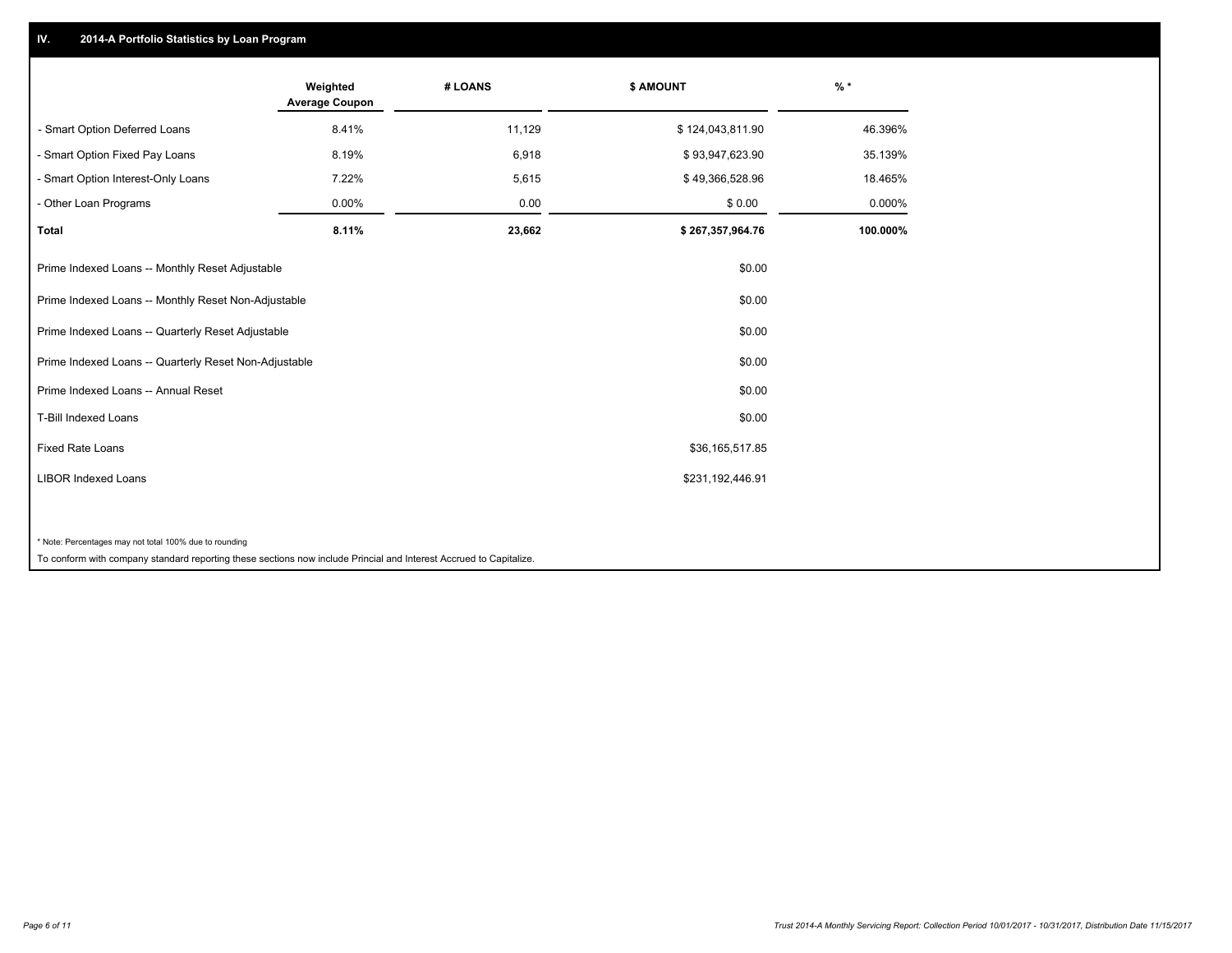| V. |       | 2014-A Reserve Account and Principal Distribution Calculations                                                                                                                                                        |                  |  |
|----|-------|-----------------------------------------------------------------------------------------------------------------------------------------------------------------------------------------------------------------------|------------------|--|
| А. |       | <b>Reserve Account</b>                                                                                                                                                                                                |                  |  |
|    |       | Specified Reserve Account Balance                                                                                                                                                                                     | \$958,735.00     |  |
|    |       | Actual Reserve Account Balance                                                                                                                                                                                        | \$958,735.00     |  |
| В. |       | <b>Principal Distribution Amount</b>                                                                                                                                                                                  |                  |  |
|    | L.    | Class A Notes Outstanding                                                                                                                                                                                             | \$155,307,392.03 |  |
|    | ii.   | Pool Balance                                                                                                                                                                                                          | \$267,357,964.76 |  |
|    |       |                                                                                                                                                                                                                       |                  |  |
|    | iii.  | First Priority Principal Distribution Amount (i - ii)                                                                                                                                                                 | \$0.00           |  |
|    | iv.   | Class A and B Notes Outstanding                                                                                                                                                                                       | \$191,307,392.03 |  |
|    | v.    | First Priority Principal Distribution Amount                                                                                                                                                                          | \$0.00           |  |
|    | vi.   | Pool Balance                                                                                                                                                                                                          | \$267,357,964.76 |  |
|    | vii.  | Specified Overcollateralization Amount                                                                                                                                                                                | \$80,207,389.43  |  |
|    |       | viii. Regular Principal Distribution Amount (iv - v) - (vi - vii)                                                                                                                                                     | \$4,156,816.70   |  |
|    |       |                                                                                                                                                                                                                       |                  |  |
|    | ix.   | Notes Outstanding                                                                                                                                                                                                     | \$233,307,392.03 |  |
|    | х.    | First Priority Principal Distribution Amount                                                                                                                                                                          | \$0.00           |  |
|    | xi.   | Regular Principal Distribution Amount                                                                                                                                                                                 | \$4,156,816.70   |  |
|    | xii.  | Available Funds (after payment of waterfall items A through J) *                                                                                                                                                      | \$0.00           |  |
|    | xiii. | Additional Principal Distribution Amount (min(ix - x - xi, xiii))                                                                                                                                                     | \$0.00           |  |
|    |       | * Represents 50% of value if the principal balance of the notes is greater than 10% of initial principal balance of the notes or the Class A and Class B note are reduced to 0, otherwise the full<br>value is shown. |                  |  |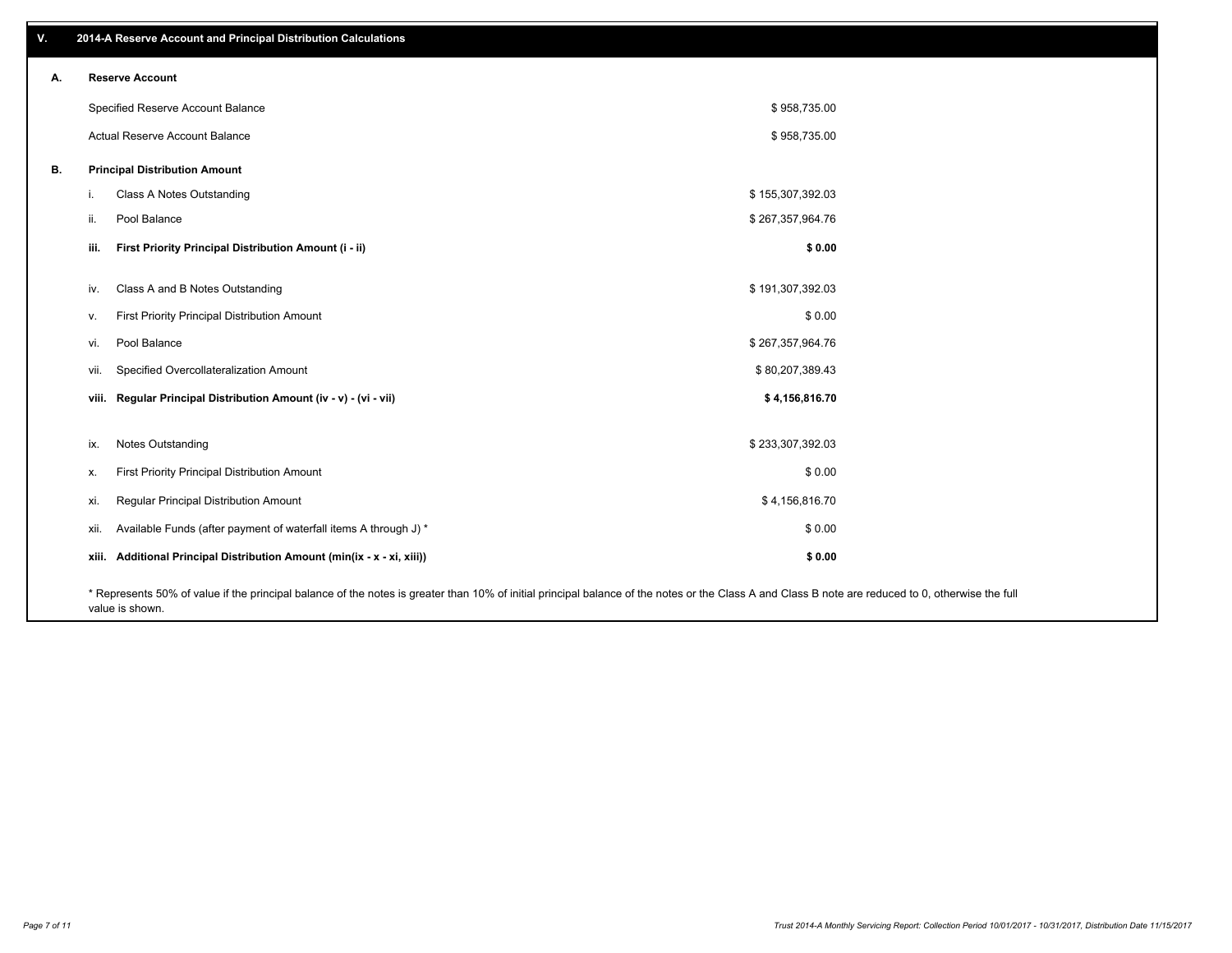|                                                                                        | Paid             | <b>Funds Balance</b> |
|----------------------------------------------------------------------------------------|------------------|----------------------|
| <b>Total Available Funds</b>                                                           |                  | \$4,981,087.70       |
| <b>Trustee Fees</b><br>A                                                               | \$15,000.00      | \$4,966,087.70       |
| B<br>i. Master Servicing Fees                                                          | \$10,975.77      | \$4,955,111.93       |
| ii. Sub-Servicing Fees                                                                 | \$167,956.04     | \$4,787,155.89       |
| C<br>i. Administration Fees                                                            | \$6,667.00       | \$4,780,488.89       |
| ii. Unreimbursed Administrator Advances plus any Unpaid                                | \$0.00           | \$4,780,488.89       |
| D<br>Class A Noteholders Interest Distribution Amount                                  | \$352,768.47     | \$4,427,720.42       |
| Е<br><b>First Priority Principal Payment</b>                                           | \$0.00           | \$4,427,720.42       |
| F<br>Class B Noteholders Interest Distribution Amount                                  | \$120,000.00     | \$4,307,720.42       |
| G<br>Class C Noteholders Interest Distribution Amount                                  | \$157,500.00     | \$4,150,220.42       |
| H<br>Reinstatement Reserve Account                                                     | \$0.00           | \$4,150,220.42       |
| Regular Principal Distribution<br>$\mathbf{I}$                                         | \$4,150,220.42   | \$0.00               |
| J<br>i. Carryover Master Servicing Fees                                                | \$0.00           | \$0.00               |
| ii. Carryover Sub-servicing Fees                                                       | \$0.00           | \$0.00               |
| Κ<br>Additional Principal Distribution Amount                                          | \$0.00           | \$0.00               |
| Unpaid Expenses of Trustee<br>L                                                        | \$0.00           | \$0.00               |
| M<br>Unpaid Expenses of Administrator                                                  | \$0.00           | \$0.00               |
| Remaining Funds to the Excess Distribution Certificateholder<br>N                      | \$0.00           | \$0.00               |
|                                                                                        |                  |                      |
| <b>Waterfall Conditions</b>                                                            |                  |                      |
| <b>Class C Noteholders' Interest Distribution Condition</b>                            |                  |                      |
| Pool Balance<br>i.                                                                     | \$267,357,964.76 |                      |
| ii.<br>Class A and B Notes Outstanding                                                 | \$191,307,392.03 |                      |
| iii.<br>Class C Noteholders' Interest Distribution Ratio (i / ii)                      | 139.75%          |                      |
| Minimum Ratio<br>iv.                                                                   | 110.00%          |                      |
| Is the Class C Noteholders' Interest Distribution Condition Satisfied (iii > iv)<br>v. | Y                |                      |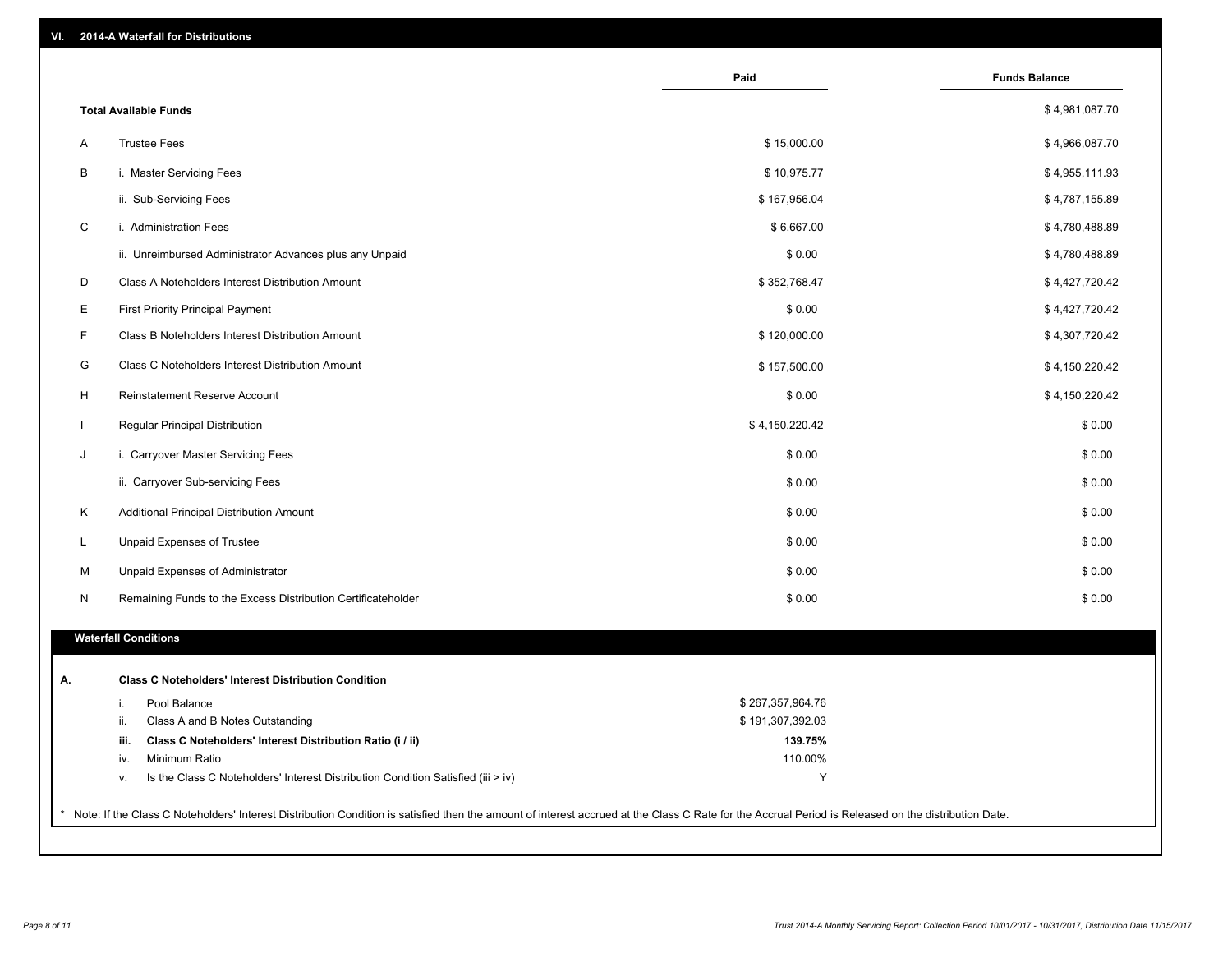| <b>Distribution Amounts</b>                                |                         |                         |                         |
|------------------------------------------------------------|-------------------------|-------------------------|-------------------------|
|                                                            | A <sub>2</sub> A        | A2B                     | A <sub>3</sub>          |
| Cusip/Isin                                                 | 784456AB1               | 784456AC9               | 784456AD7               |
| <b>Beginning Balance</b>                                   | \$52,653,696.01         | \$52,653,696.02         | \$50,000,000.00         |
| Index                                                      | <b>FIXED</b>            | <b>LIBOR</b>            | <b>LIBOR</b>            |
| Spread/Fixed Rate                                          | 3.05%                   | 1.15%                   | 1.50%                   |
| Record Date (Days Prior to Distribution)                   | 1 NEW YORK BUSINESS DAY | 1 NEW YORK BUSINESS DAY | 1 NEW YORK BUSINESS DAY |
| <b>Accrual Period Begin</b>                                | 10/15/2017              | 10/16/2017              | 10/16/2017              |
| <b>Accrual Period End</b>                                  | 11/15/2017              | 11/15/2017              | 11/15/2017              |
| Daycount Fraction                                          | 0.08333333              | 0.08333333              | 0.08333333              |
| Interest Rate*                                             | 3.05000%                | 2.38889%                | 2.73889%                |
| <b>Accrued Interest Factor</b>                             | 0.002541667             | 0.001990742             | 0.002282408             |
| <b>Current Interest Due</b>                                | \$133,828.14            | \$104,819.91            | \$114,120.42            |
| Interest Shortfall from Prior Period Plus Accrued Interest | $\mathsf{\$}$ -         | $\mathsf{\$}$ -         | $\mathsf{\$}$ -         |
| <b>Total Interest Due</b>                                  | \$133,828.14            | \$104,819.91            | \$114,120.42            |
| <b>Interest Paid</b>                                       | \$133,828.14            | \$104,819.91            | \$114,120.42            |
| <b>Interest Shortfall</b>                                  | $\mathsf{\$}$ -         | $\mathsf{\$}$ -         | $\mathsf{\$}$ -         |
| <b>Principal Paid</b>                                      | \$2,075,110.21          | \$2,075,110.21          | $\frac{2}{3}$ -         |
| <b>Ending Principal Balance</b>                            | \$50,578,585.80         | \$50,578,585.81         | \$50,000,000.00         |
| Paydown Factor                                             | 0.030516327             | 0.030516327             | 0.000000000             |
| <b>Ending Balance Factor</b>                               | 0.743802732             | 0.743802733             | 1.000000000             |

\* Pay rates for Current Distribution. For the interest rates applicable to the next distribution date, please see https://www.salliemae.com/about/investors/data/SMBabrate.txt.

**VII. 2014-A Distributions**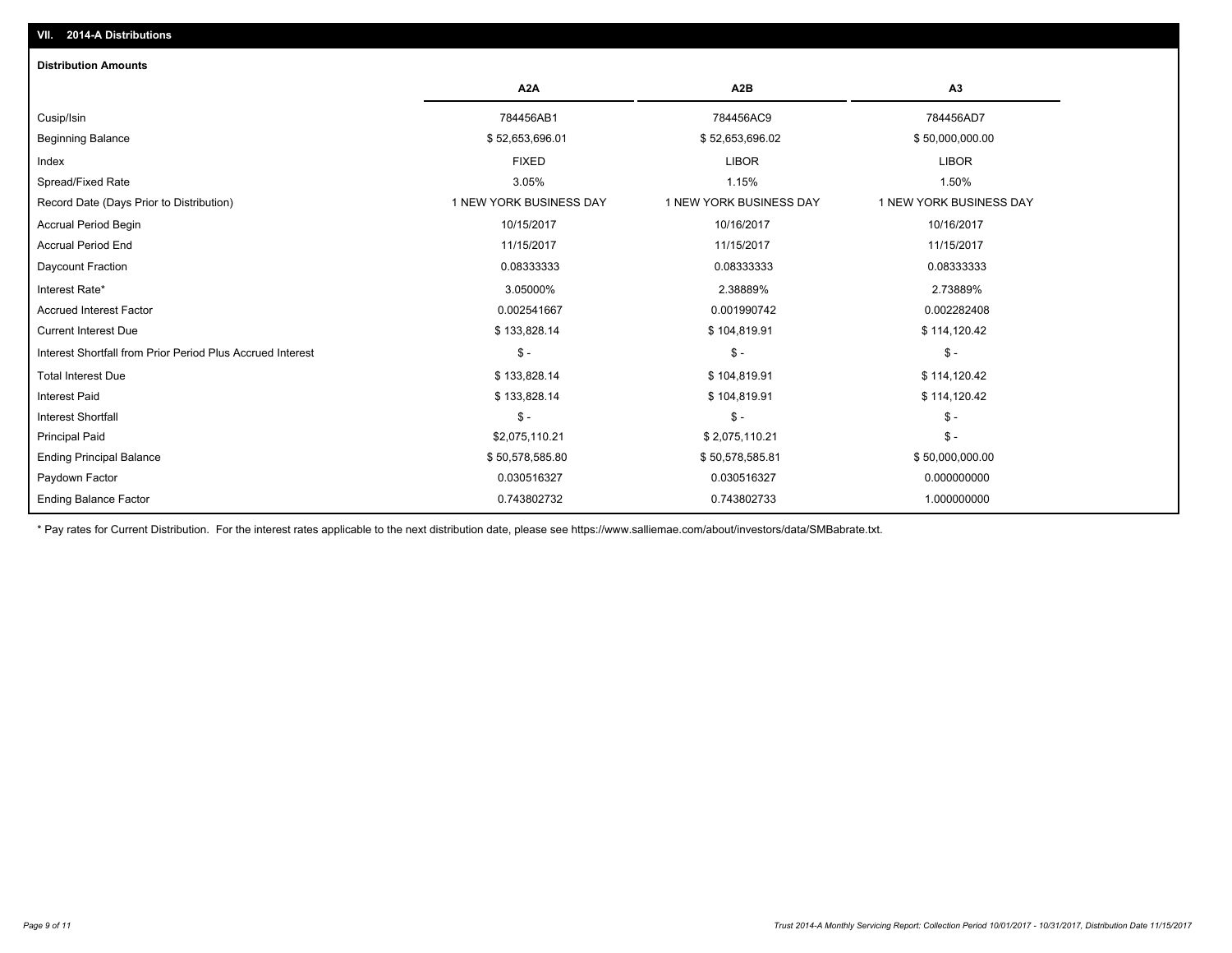| <b>Distribution Amounts</b>                                |                         |                         |
|------------------------------------------------------------|-------------------------|-------------------------|
|                                                            | в                       | C                       |
| Cusip/Isin                                                 | 784456AE5               | 784456AF2               |
| <b>Beginning Balance</b>                                   | \$36,000,000.00         | \$42,000,000.00         |
| Index                                                      | <b>FIXED</b>            | <b>FIXED</b>            |
| Spread/Fixed Rate                                          | 4.00%                   | 4.50%                   |
| Record Date (Days Prior to Distribution)                   | 1 NEW YORK BUSINESS DAY | 1 NEW YORK BUSINESS DAY |
| <b>Accrual Period Begin</b>                                | 10/15/2017              | 10/15/2017              |
| <b>Accrual Period End</b>                                  | 11/15/2017              | 11/15/2017              |
| Daycount Fraction                                          | 0.08333333              | 0.08333333              |
| Interest Rate*                                             | 4.00000%                | 4.50000%                |
| <b>Accrued Interest Factor</b>                             | 0.003333333             | 0.003750000             |
| <b>Current Interest Due</b>                                | \$120,000.00            | \$157,500.00            |
| Interest Shortfall from Prior Period Plus Accrued Interest | $\mathsf{\$}$ -         | $\mathsf{\$}$ -         |
| <b>Total Interest Due</b>                                  | \$120,000.00            | \$157,500.00            |
| <b>Interest Paid</b>                                       | \$120,000.00            | \$157,500.00            |
| <b>Interest Shortfall</b>                                  | $\mathcal{S}$ -         | $\mathcal{S}$ -         |
| <b>Principal Paid</b>                                      | $\mathsf{\$}$ -         | $\mathsf{\$}$ -         |
| <b>Ending Principal Balance</b>                            | \$36,000,000.00         | \$42,000,000.00         |
| Paydown Factor                                             | 0.000000000             | 0.000000000             |
| <b>Ending Balance Factor</b>                               | 1.000000000             | 1.000000000             |

\* Pay rates for Current Distribution. For the interest rates applicable to the next distribution date, please see https://www.salliemae.com/about/investors/data/SMBabrate.txt.

**VII. 2014-A Distributions**